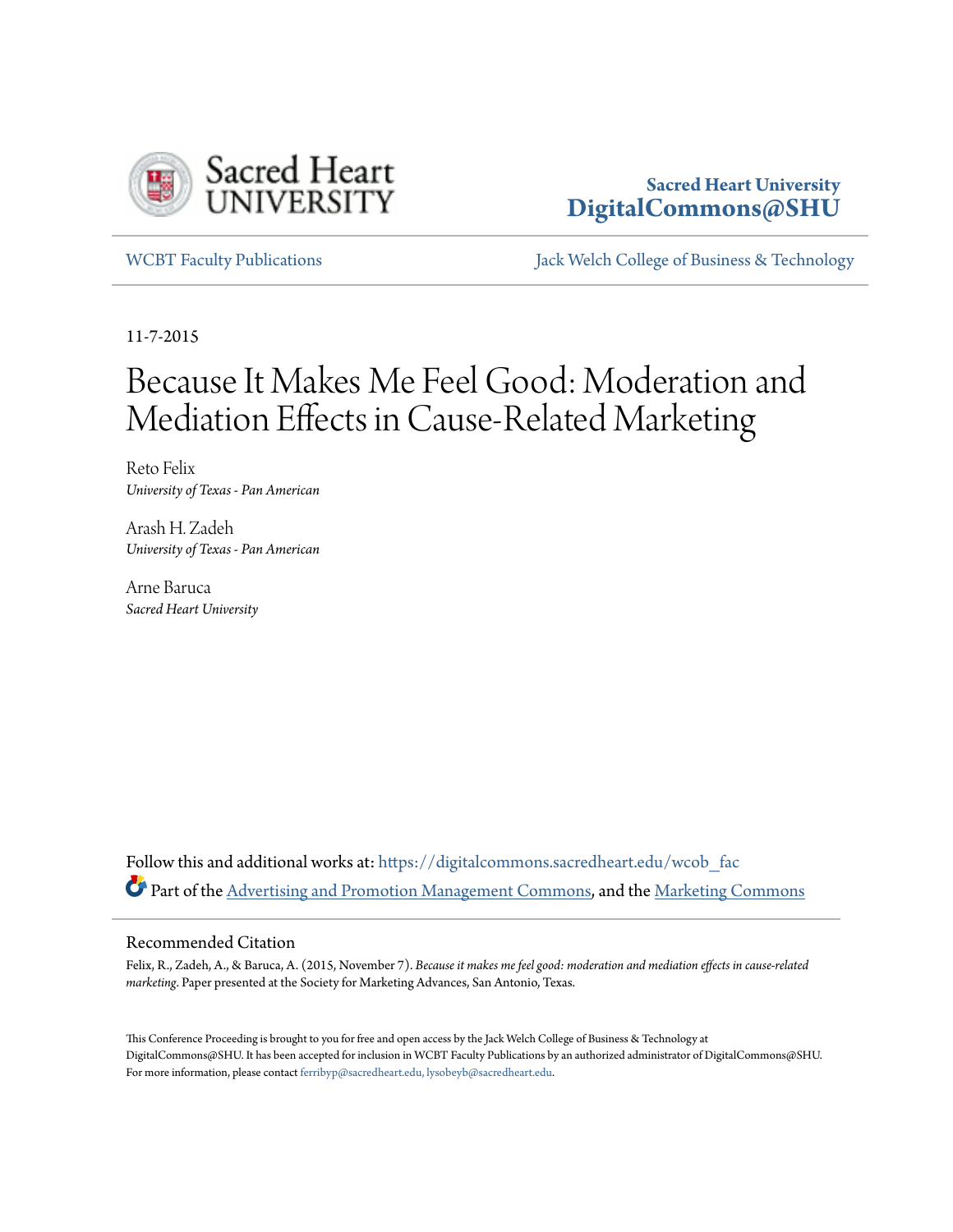## **Full Paper Because It Makes Me Feel Good: Moderation and Mediation Effects in Cause-Related Marketing**

Reto Felix, The University of Texas-Pan American, USA Arash Hosseinzadeh, The University of Texas-Pan American, USA Arne Baruca, Sacred Heart University, USA

*Based on a 2x2 factorial design, advertisements for a consumer product generated higher purchase intentions when a cause-related marketing (CRM) message was present than when no such message was included in the ad. This effect was statistically significant, regardless of the type of the product (luxury versus non-luxury). However, for the*  specific cause used in this study (fight against breast cancer), gender moderated the relationship between the *presence/absence of a cause in the ad and purchase intentions. Further, in order to shed more light on the underlying process of cause related marketing messages, two alternative mediation hypotheses were tested using a parallel multiple mediator model. Formal testing based on the procedures suggested by Hayes (2013) showed that positive emotions, but not attitudes toward the brand, fully mediated the relationship between cause and purchase intentions. The results thus suggest that emotions play a fundamental role in explaining the effectiveness of causerelated marketing.*

### **Introduction**

Corporate social responsibility (CSR) rejects the idea of pure profit maximization and stipulates that corporations must not knowingly do anything that could harm their stakeholders [\(Campbell 2007\).](https://www.researchgate.net/publication/237542214_Why_Would_Corporations_Behave_in_Socially_Responsible_Ways_An_Institution_Theory_of_Corporate_Social_Responsibility?el=1_x_8&enrichId=rgreq-8d900088-9793-422a-b169-a2050dd05fbe&enrichSource=Y292ZXJQYWdlOzI4MzcxMTg0MjtBUzoyOTQ3NTYxOTUyOTExNDBAMTQ0NzI4Njc2MTU1MQ==) The central idea of CSR is that by attending the interests of diverse groups, such as customers, employees, the government, local communities, and society at large, CSR initiatives can elicit favorable responses toward the company [\(Hildebrand,](https://www.researchgate.net/publication/242341534_Corporate_social_responsibility_A_corporate_marketing_perspective?el=1_x_8&enrichId=rgreq-8d900088-9793-422a-b169-a2050dd05fbe&enrichSource=Y292ZXJQYWdlOzI4MzcxMTg0MjtBUzoyOTQ3NTYxOTUyOTExNDBAMTQ0NzI4Njc2MTU1MQ==)  [Sen, and Bhattacharya 2011; Maignan](https://www.researchgate.net/publication/242341534_Corporate_social_responsibility_A_corporate_marketing_perspective?el=1_x_8&enrichId=rgreq-8d900088-9793-422a-b169-a2050dd05fbe&enrichSource=Y292ZXJQYWdlOzI4MzcxMTg0MjtBUzoyOTQ3NTYxOTUyOTExNDBAMTQ0NzI4Njc2MTU1MQ==) and Ferrell 2004). In fact, previous research demonstrates that successful CSR management can increase financial performance substantially [\(Luo and Bhattacharya 2006; Orlitzky, Schmidt,](https://www.researchgate.net/publication/240296246_Corporate_Social_Responsibility_Customer_Satisfaction_and_Market_Value?el=1_x_8&enrichId=rgreq-8d900088-9793-422a-b169-a2050dd05fbe&enrichSource=Y292ZXJQYWdlOzI4MzcxMTg0MjtBUzoyOTQ3NTYxOTUyOTExNDBAMTQ0NzI4Njc2MTU1MQ==) [and Rynes 2003\).](https://www.researchgate.net/publication/240296246_Corporate_Social_Responsibility_Customer_Satisfaction_and_Market_Value?el=1_x_8&enrichId=rgreq-8d900088-9793-422a-b169-a2050dd05fbe&enrichSource=Y292ZXJQYWdlOzI4MzcxMTg0MjtBUzoyOTQ3NTYxOTUyOTExNDBAMTQ0NzI4Njc2MTU1MQ==) A specific manifestation of CSR is cause-related marketing or CRM [\(Brønn and Vrioni 2001;](https://www.researchgate.net/publication/229859345_The_impact_of_the_alliance_on_the_partners_A_look_at_cause-brand_alliances?el=1_x_8&enrichId=rgreq-8d900088-9793-422a-b169-a2050dd05fbe&enrichSource=Y292ZXJQYWdlOzI4MzcxMTg0MjtBUzoyOTQ3NTYxOTUyOTExNDBAMTQ0NzI4Njc2MTU1MQ==)  [Lafferty, Goldsmith, and Hult 2004\),](https://www.researchgate.net/publication/229859345_The_impact_of_the_alliance_on_the_partners_A_look_at_cause-brand_alliances?el=1_x_8&enrichId=rgreq-8d900088-9793-422a-b169-a2050dd05fbe&enrichSource=Y292ZXJQYWdlOzI4MzcxMTg0MjtBUzoyOTQ3NTYxOTUyOTExNDBAMTQ0NzI4Njc2MTU1MQ==) a strategy that ties donations to a non-profit organization directly with product sales (Varadarajan and Menon 1988). Thus, CRM meets the needs of companies that strive for reputation and financial success, and provides non-profit organizations with resourcing and funding opportunities [\(Chang 2008\).](https://www.researchgate.net/publication/229546497_To_Donate_or_Not_to_Donate_Product_Characteristics_and_Framing_Effects_of_Cause-Related_Marketing_on_Consumer_Purchase_Behavior?el=1_x_8&enrichId=rgreq-8d900088-9793-422a-b169-a2050dd05fbe&enrichSource=Y292ZXJQYWdlOzI4MzcxMTg0MjtBUzoyOTQ3NTYxOTUyOTExNDBAMTQ0NzI4Njc2MTU1MQ==)  Evidence from the field demonstrates that cause-related marketing matters: CRM spending in the United States has been growing at an impressive rate, from \$922 million in 2003 to \$1.78 billion in 2013 (Cause Marketing Forum 2014). However, there are also concerns regarding the credibility and commitment of companies engaging in CSR activities [\(Chang and Cheng 2015; Polonsky and Wood 2001\).](https://www.researchgate.net/publication/271630356_Tugging_on_Heartstrings_Shopping_Orientation_Mindset_and_Consumer_Responses_to_Cause-Related_Marketing?el=1_x_8&enrichId=rgreq-8d900088-9793-422a-b169-a2050dd05fbe&enrichSource=Y292ZXJQYWdlOzI4MzcxMTg0MjtBUzoyOTQ3NTYxOTUyOTExNDBAMTQ0NzI4Njc2MTU1MQ==) Consumers indeed question if a company's support of a social cause is a genuine effort to benefit the cause or merely a tool used to increase the consumer's goodwill toward the company [\(Barone, Miyazaki, and Taylor 2000, Skarmeas, and Leonidou 2013\).](https://www.researchgate.net/publication/225952088_The_Influence_of_Cause-Related_Marketing_on_Consumer_Choice_Does_One_Good_Turn_Deserve_Another?el=1_x_8&enrichId=rgreq-8d900088-9793-422a-b169-a2050dd05fbe&enrichSource=Y292ZXJQYWdlOzI4MzcxMTg0MjtBUzoyOTQ3NTYxOTUyOTExNDBAMTQ0NzI4Njc2MTU1MQ==)

Because of the importance of cause-related marketing, a better understanding of the process related to CRM messages is needed. However, previous research investigates the influence of attitude formation and change in CRM [\(Chang and Cheng 2015; Gupta and Pirsch](https://www.researchgate.net/publication/271630356_Tugging_on_Heartstrings_Shopping_Orientation_Mindset_and_Consumer_Responses_to_Cause-Related_Marketing?el=1_x_8&enrichId=rgreq-8d900088-9793-422a-b169-a2050dd05fbe&enrichSource=Y292ZXJQYWdlOzI4MzcxMTg0MjtBUzoyOTQ3NTYxOTUyOTExNDBAMTQ0NzI4Njc2MTU1MQ==) 2006; Lafferty and Edmondson 2014), but seems to disregard the role of consumer emotions in CSR advertising (for an exception, see Chang 2011). Further, although previous studies have shown a positive effect of cause-related campaigns and advertising on consumer attitudes and purchase intentions (e.g., [Lafferty and Edmondson 2009; Nan and Heo 2007\),](https://www.researchgate.net/publication/247887370_Portraying_the_Cause_Instead_of_the_Brand_in_Cause-Related_Marketing_ADS_Does_it_Really_Matter?el=1_x_8&enrichId=rgreq-8d900088-9793-422a-b169-a2050dd05fbe&enrichSource=Y292ZXJQYWdlOzI4MzcxMTg0MjtBUzoyOTQ3NTYxOTUyOTExNDBAMTQ0NzI4Njc2MTU1MQ==) the majority of CRM research focuses on the conceptual or perceptual fit between the brand and the cause [\(Barone et al. 2007; Kuo and Rice 2015; Nan and Heo](https://www.researchgate.net/publication/223246131_Consumer_response_to_retailer_use_of_cause-related_marketing_Is_more_fit_better?el=1_x_8&enrichId=rgreq-8d900088-9793-422a-b169-a2050dd05fbe&enrichSource=Y292ZXJQYWdlOzI4MzcxMTg0MjtBUzoyOTQ3NTYxOTUyOTExNDBAMTQ0NzI4Njc2MTU1MQ==) [2007; Robinson et al. 2012\)](https://www.researchgate.net/publication/223246131_Consumer_response_to_retailer_use_of_cause-related_marketing_Is_more_fit_better?el=1_x_8&enrichId=rgreq-8d900088-9793-422a-b169-a2050dd05fbe&enrichSource=Y292ZXJQYWdlOzI4MzcxMTg0MjtBUzoyOTQ3NTYxOTUyOTExNDBAMTQ0NzI4Njc2MTU1MQ==) rather than the congruency between the cause and the consumer. To address these issues, we tested two alternative mediation paths (brand attitudes versus positive affect) in order to shed light on the underlying psychological process of cause-related advertisements and its effect on purchase intentions. Further, we investigated the influence of cause-gender congruency on individuals' reactions to a cause-related advertisement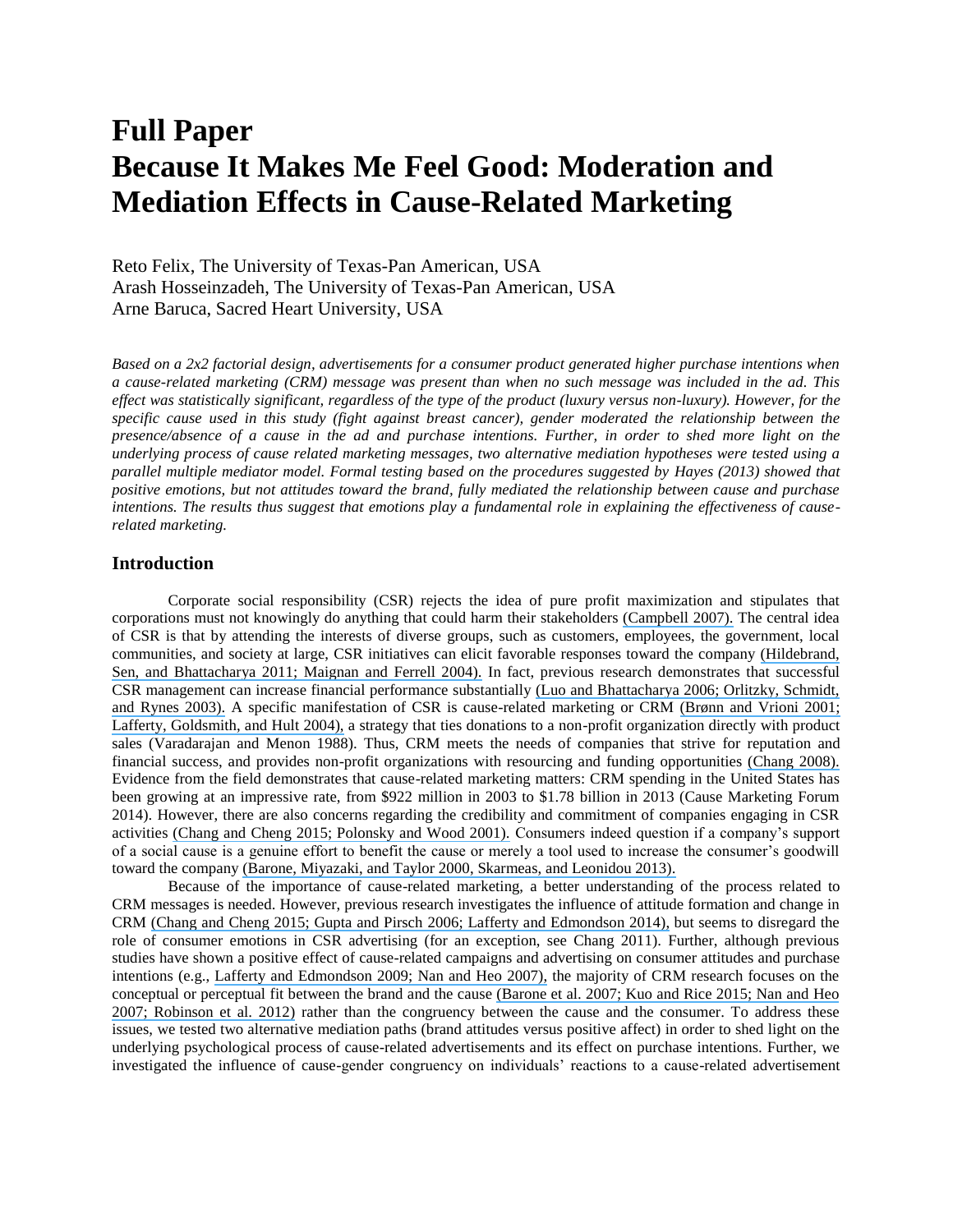promoting the fight against breast cancer in order to demonstrate the importance of gender effects for the cause selection process.

Based on a parallel multiple mediator model, we found that positive emotions fully mediated the effect of the CRM message on purchase intentions, whereas the mediating effect of attitudes toward the brand was not significant. This finding is inconsistent with traditional perspectives on the attitude-behavior relationship such as the Theory of Theory of Planned Behavior (Ajzen 1991), but in line with recent research suggesting that attitudes are not always a good predictor of behaviors [\(Elen et al. 2013\).](https://www.researchgate.net/publication/256977207_The_influence_of_mood_on_attitude-behavior_consistency?el=1_x_8&enrichId=rgreq-8d900088-9793-422a-b169-a2050dd05fbe&enrichSource=Y292ZXJQYWdlOzI4MzcxMTg0MjtBUzoyOTQ3NTYxOTUyOTExNDBAMTQ0NzI4Njc2MTU1MQ==) Further, we found a moderating effect of gender on the effectiveness of the CRM message. Specifically, purchase intentions for a wristwatch were higher for female participants when the "fight breast cancer CRM message was included in the ad, as opposed to the same ad without the CRM message. However, for male participants, no such effect occurred. This moderating gender effect is highly relevant for marketing practitioners because it emphasizes the importance of paying attention to cause-consumer congruencies rather than only focusing on the congruency between the brand and the cause. In the sections that follow, we first present the theoretical framework and hypotheses development. Next, we describe the research method and summarize our findings. Finally, we discuss the implications of our research and suggest avenues for future research.

#### **Theoretical Framework and Hypotheses Development**

Early research on cause-related marketing suggests a positive effect of CRM cues on consumer responses (e.g., Ross, Patterson, and Stutts [1992; Webb and Mohr 1998\).](https://www.researchgate.net/publication/225648065_Consumer_Perceptions_of_Organizations_That_Use_Cause-Related_Marketing?el=1_x_8&enrichId=rgreq-8d900088-9793-422a-b169-a2050dd05fbe&enrichSource=Y292ZXJQYWdlOzI4MzcxMTg0MjtBUzoyOTQ3NTYxOTUyOTExNDBAMTQ0NzI4Njc2MTU1MQ==) Different mechanisms may be at work to explain this effect. For example, social production function (SPF) theory posits that individuals generate their own well-being by achieving two ultimate goals, physical and social well-being, through optimizing five instrumental goals (stimulation, comfort, status, behavioral confirmation, and affection) [\(Lindenberg 1996\).](https://www.researchgate.net/publication/265155440_Continuities_in_the_theory_10_of_social_production_functions?el=1_x_8&enrichId=rgreq-8d900088-9793-422a-b169-a2050dd05fbe&enrichSource=Y292ZXJQYWdlOzI4MzcxMTg0MjtBUzoyOTQ3NTYxOTUyOTExNDBAMTQ0NzI4Njc2MTU1MQ==) As societies are moving quicker towards a "global village" [\(Wellman 1999\),](https://www.researchgate.net/publication/265190621_The_Network_Community_An_Introduction?el=1_x_8&enrichId=rgreq-8d900088-9793-422a-b169-a2050dd05fbe&enrichSource=Y292ZXJQYWdlOzI4MzcxMTg0MjtBUzoyOTQ3NTYxOTUyOTExNDBAMTQ0NzI4Njc2MTU1MQ==) individuals are becoming more interrelated with other people's well-being. For instance, individuals are willing to provide money, food, or other means of relief to people who have been stricken by natural disasters, wars, or who are suffering from illness. Thus, through a process of optimizing social well-being by substituting the instrumental goals of status, behavioral confirmation, and affection [\(Ormel et](https://www.researchgate.net/publication/226630212_Subjective_Well-Being_and_Social_Production_Functions?el=1_x_8&enrichId=rgreq-8d900088-9793-422a-b169-a2050dd05fbe&enrichSource=Y292ZXJQYWdlOzI4MzcxMTg0MjtBUzoyOTQ3NTYxOTUyOTExNDBAMTQ0NzI4Njc2MTU1MQ==) [al. 1999\),](https://www.researchgate.net/publication/226630212_Subjective_Well-Being_and_Social_Production_Functions?el=1_x_8&enrichId=rgreq-8d900088-9793-422a-b169-a2050dd05fbe&enrichSource=Y292ZXJQYWdlOzI4MzcxMTg0MjtBUzoyOTQ3NTYxOTUyOTExNDBAMTQ0NzI4Njc2MTU1MQ==) individuals may decide to engage in morally desirable activities even when direct reinforcement does not occur.

However, more recent empirical studies testing the CRM effect under controlled conditions have provided mixed results. A majority of studies (e.g., Nan and Heo 2007; Pracejus & Olsen 2004) show a positive effect of CRM messages on purchase intentions. On the other hand, Hamlin and Wilson (2004) do not find a main effect of cause-related cues on consumers' evaluations of products and their intent to purchase, and [Yechiam et al. \(2003\)](https://www.researchgate.net/publication/227733003_On_the_robustness_and_the_direction_of_the_effect_of_cause-related_marketing?el=1_x_8&enrichId=rgreq-8d900088-9793-422a-b169-a2050dd05fbe&enrichSource=Y292ZXJQYWdlOzI4MzcxMTg0MjtBUzoyOTQ3NTYxOTUyOTExNDBAMTQ0NzI4Njc2MTU1MQ==)  observe a negative effect of CRM cues on product choice when CRM was used to promote a superior product alternative. These diverging findings may of course be tied to moderators related to, e.g., the type of product or the specific consumer segment. For example, Luchs et al. (2010) show that the positive effect of product sustainability on consumer preferences is reduced for those products where strength-related product attributes are important (such as detergents), because consumers tend to associate higher product ethicality with gentleness attributes and lower product ethicality with strength-related attributes. Because, as demonstrated above, a majority of previous research has found a positive effect of CRM messages on attitudes and preferences and the product featured in our study was a wristwatch where gentleness to the skin may be important, we hypothesize the following:

**H1:** Participants express higher purchase intentions for a wristwatch featured in a print advertisement when a CRM is present in comparison to the same ad without a CRM message.

Although testing the main effect of CRM messages on purchase intentions may be insightful in its own right, this research aims to shed light on the underlying psychological processes that explain why CRM works in the first place. Previous research has conceptualized CRM as a comparably rational mechanism that is triggered by attitude change or similar cognitive processes (e.g., [Chang 2008; Lafferty and Edmondson 2009; Pracejus and Olsen](https://www.researchgate.net/publication/229546497_To_Donate_or_Not_to_Donate_Product_Characteristics_and_Framing_Effects_of_Cause-Related_Marketing_on_Consumer_Purchase_Behavior?el=1_x_8&enrichId=rgreq-8d900088-9793-422a-b169-a2050dd05fbe&enrichSource=Y292ZXJQYWdlOzI4MzcxMTg0MjtBUzoyOTQ3NTYxOTUyOTExNDBAMTQ0NzI4Njc2MTU1MQ==) [2004; Robinson et al. 2012\).](https://www.researchgate.net/publication/229546497_To_Donate_or_Not_to_Donate_Product_Characteristics_and_Framing_Effects_of_Cause-Related_Marketing_on_Consumer_Purchase_Behavior?el=1_x_8&enrichId=rgreq-8d900088-9793-422a-b169-a2050dd05fbe&enrichSource=Y292ZXJQYWdlOzI4MzcxMTg0MjtBUzoyOTQ3NTYxOTUyOTExNDBAMTQ0NzI4Njc2MTU1MQ==) [Chang \(2011\)](https://www.researchgate.net/publication/269553739_Guilt_appeals_in_cause-related_marketing_The_subversive_roles_of_product_type_and_donation_magnitude?el=1_x_8&enrichId=rgreq-8d900088-9793-422a-b169-a2050dd05fbe&enrichSource=Y292ZXJQYWdlOzI4MzcxMTg0MjtBUzoyOTQ3NTYxOTUyOTExNDBAMTQ0NzI4Njc2MTU1MQ==) included affect in his CRM model but focused on guilt, a negative emotion. However, our study argues that positive emotions may play a fundamental role in explaining the positive impact of CRM messages on consumer responses. In disentangling purely emotional from attitude-driven explanations, two competing hypotheses are formulated and tested in a parallel multiple mediation model. H2a states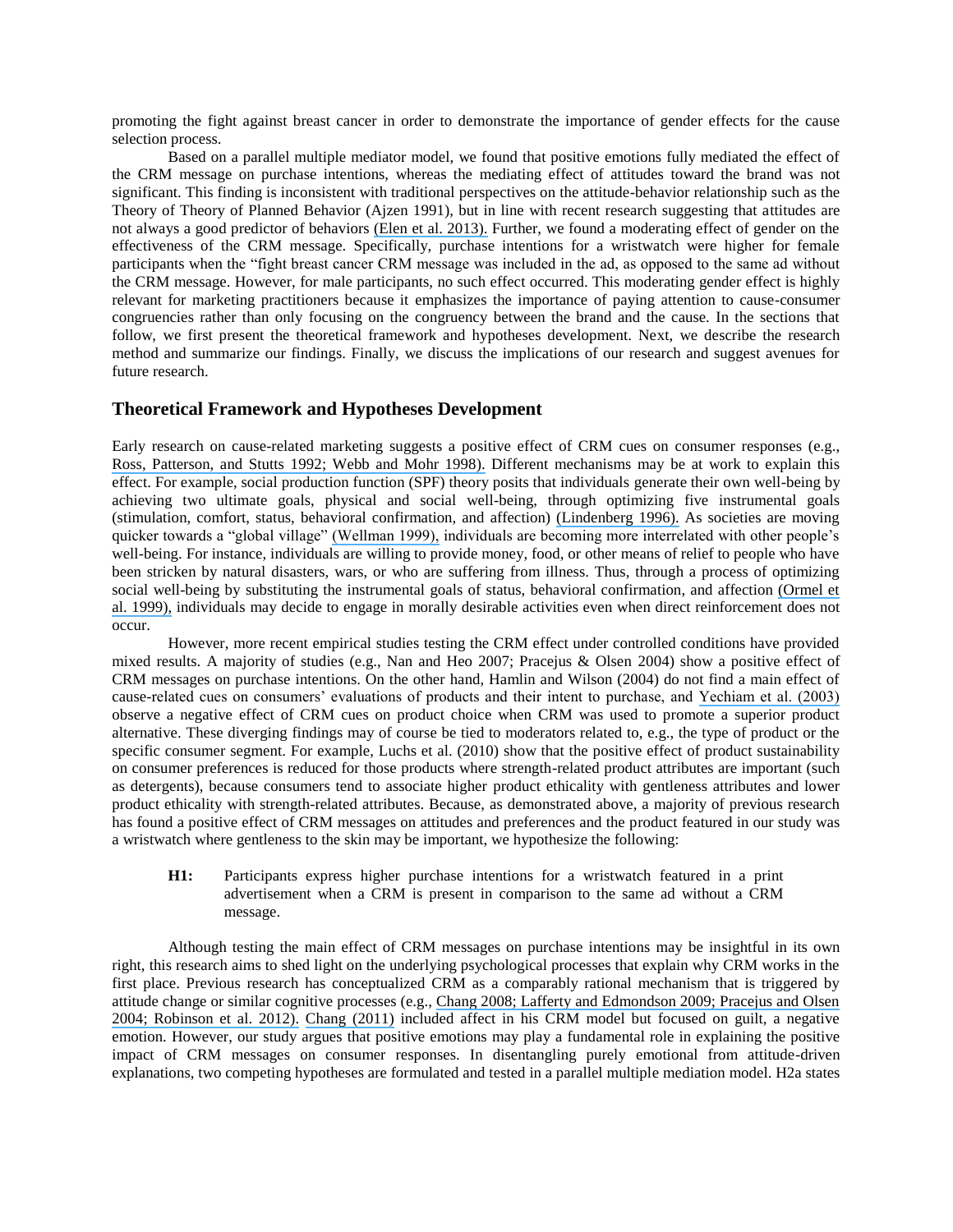a mediating effect of attitudes toward the brand, whereas H2b refers to positive emotions as the mediator for the positive effect of CRM message on purchase intentions.

- **H2a:** Attitudes toward the brand mediate the relationship between cause and purchase intentions.
- **H2b:** Positive emotions mediate the relationship between cause and purchase intentions.

We draw on Congruity theory (CT) to formulate our expectation concerning the moderating effect of gender for the specific CRM message used in our study. Congruity theory states that individuals seek to establish and maintain consistency among cognitive elements (Kamins and Gupta 1994). Building on the CT framework, previous studies have focused on the fit between the brand and the cause [\(Hamlin and Wilson 2004; Kuo and Rice](https://www.researchgate.net/publication/247495094_The_Impact_of_Cause_Branding_on_Consumer_Reactions_to_Products_Does_ProductCause_)  [2015; Lafferty et al. 2004; Nan and Heo 2007; Prajecus and Olsen 2004](https://www.researchgate.net/publication/247495094_The_Impact_of_Cause_Branding_on_Consumer_Reactions_to_Products_Does_ProductCause_)**)**, the product category and the cause [\(Lafferty et al. 2004\),](https://www.researchgate.net/publication/229859345_The_impact_of_the_alliance_on_the_partners_A_look_at_cause-brand_alliances?el=1_x_8&enrichId=rgreq-8d900088-9793-422a-b169-a2050dd05fbe&enrichSource=Y292ZXJQYWdlOzI4MzcxMTg0MjtBUzoyOTQ3NTYxOTUyOTExNDBAMTQ0NzI4Njc2MTU1MQ==) or the cause and the retailer [\(Ellen, Mohr, and Webb 2000\).](https://www.researchgate.net/publication/222119162_Charitable_Programs_and_the_Retailer_Do_They_Mix?el=1_x_8&enrichId=rgreq-8d900088-9793-422a-b169-a2050dd05fbe&enrichSource=Y292ZXJQYWdlOzI4MzcxMTg0MjtBUzoyOTQ3NTYxOTUyOTExNDBAMTQ0NzI4Njc2MTU1MQ==) However, research considering the congruity between the cause and the consumer is extremely scarce (for an exception, see [Gupta and Pirsch](https://www.researchgate.net/publication/235251342_The_company-cause-customer_fit_decision_in_cause-related_marketing?el=1_x_8&enrichId=rgreq-8d900088-9793-422a-b169-a2050dd05fbe&enrichSource=Y292ZXJQYWdlOzI4MzcxMTg0MjtBUzoyOTQ3NTYxOTUyOTExNDBAMTQ0NzI4Njc2MTU1MQ==) [2006\).](https://www.researchgate.net/publication/235251342_The_company-cause-customer_fit_decision_in_cause-related_marketing?el=1_x_8&enrichId=rgreq-8d900088-9793-422a-b169-a2050dd05fbe&enrichSource=Y292ZXJQYWdlOzI4MzcxMTg0MjtBUzoyOTQ3NTYxOTUyOTExNDBAMTQ0NzI4Njc2MTU1MQ==) Considering that, similar to brands, causes can be gendered (for example, the Susan G. Komen for the Cure initiative is portrayed as being more female, whereas other causes may be perceived as being neutral or malegendered), we hypothesize that a specific cause can have a differential effect on purchase intentions for male versus female consumers. This expectation is also congruent with self-categorization theory, which suggests that consumers prefer causes from a domain they most closely associate with [\(Lafferty and Edmondson 2014\).](https://www.researchgate.net/publication/262194003_A_note_on_the_role_of_cause_type_in_cause-related_marketing?el=1_x_8&enrichId=rgreq-8d900088-9793-422a-b169-a2050dd05fbe&enrichSource=Y292ZXJQYWdlOzI4MzcxMTg0MjtBUzoyOTQ3NTYxOTUyOTExNDBAMTQ0NzI4Njc2MTU1MQ==) Hence,

**H3:** For a feminine cause-related marketing message (fight against breast cancer), gender moderates the effect of the CRM message on purchase intentions. Specifically, the difference in purchase intentions for an ad with a CRM message (as opposed to the same ad without such a message) is higher for female than for male consumers.

Finally, previous research has tested the fit between brand and cause, but has been surprisingly silent concerning the boundary conditions for the product type itself. Strahilevitz and Myers (1998) report that cause-related marketing was more effective for frivolous luxuries (e.g., a hot fudge sundae) than for practical necessities (e.g., a box of laundry detergent). The underlying effect is based on the premise that the consumption of luxury products evokes guilt (Lascu 1991) which consumers seek to compensate with socially-desirable or altruistic behaviors (Cialdini et al. 1982). Hence,

**H4:** The type of product moderates the effect of the CRM message on purchase intentions. Specifically, the difference in purchase intentions for an ad with a CRM message (as opposed to the same ad without such a message) is higher for a luxury product than for a non-luxury product.

#### **Method**

#### *Pretests*

Three studies were conducted to select and pretest the product category, brand, and cause. Informal conversations with university students suggested six relevant product categories: Handbags, shoes, perfumes and body lotions, sunglasses, belts, and watches. To ensure that participants were involved with the product category, 75 university students (54 female) were asked to rate the six product categories mentioned above based on [Zaichkowsky's \(1994\)](https://www.researchgate.net/publication/261622383_The_Personal_Involvement_Inventory_Reduction_Revision_and_Application_to_Advertising?el=1_x_8&enrichId=rgreq-8d900088-9793-422a-b169-a2050dd05fbe&enrichSource=Y292ZXJQYWdlOzI4MzcxMTg0MjtBUzoyOTQ3NTYxOTUyOTExNDBAMTQ0NzI4Njc2MTU1MQ==) ten-item, seven-point personal involvement inventory. The results suggested a high product involvement for perfumes and lotions  $(M=5.50)$ , followed by shoes,  $(M=5.41)$ , watches  $(M=5.00)$ , handbags (M=4.16), sunglasses (M=4.10), and belts (3.71). For the main experiment, writstwatches were selected because they demonstrated a reasonably high product involvement and have been used successfully in previous consumer research (e.g., [Teas and Agarwal 2000\).](https://www.researchgate.net/publication/248580598_The_Effects_of_Extrinsic_Product_Cues_on_Consumers) Similar procedures were used to select the brand (Gucci for the luxury brand and American Eagle for the non-luxury brand), and the cause (fight against breast cancer).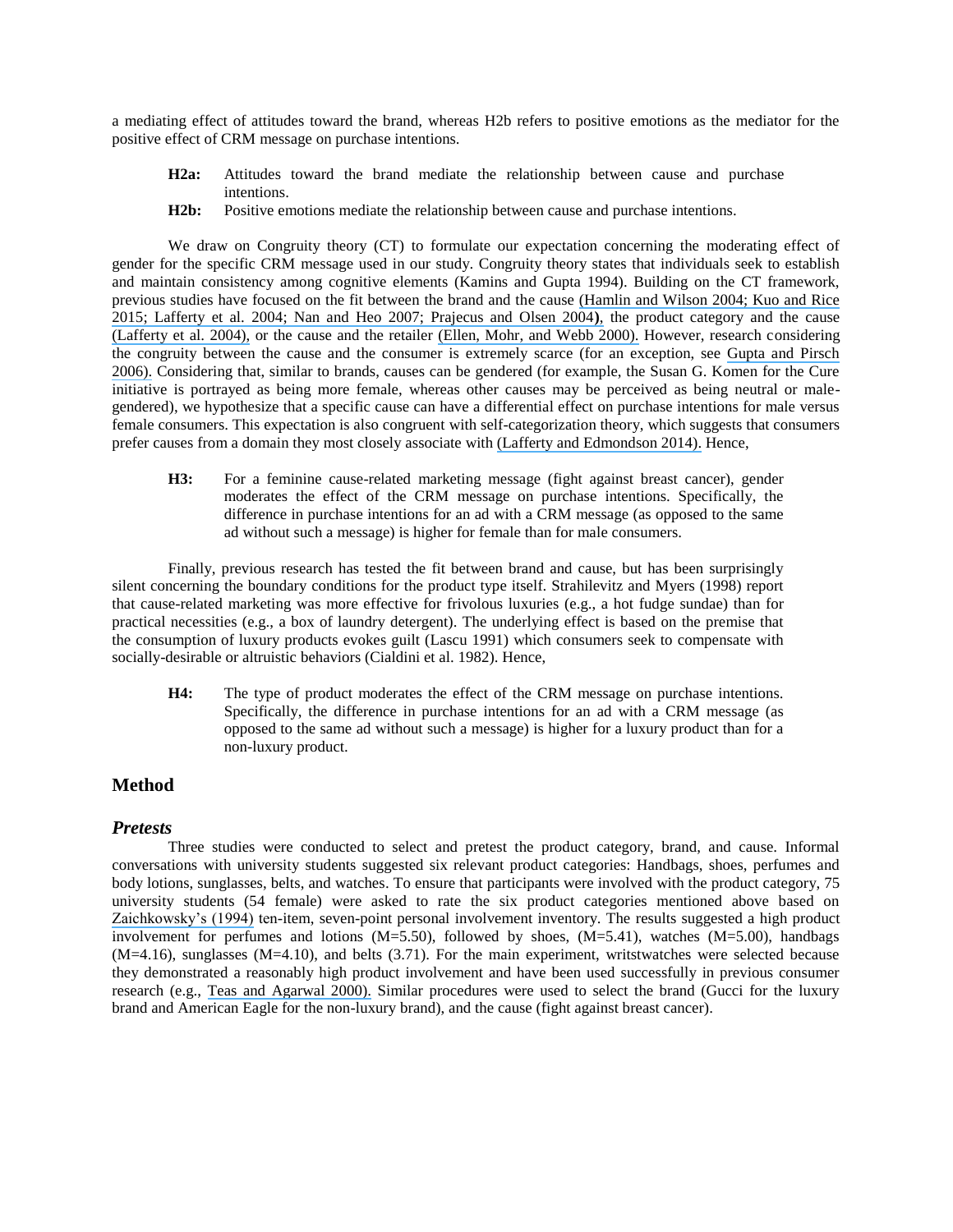#### *Participants and Design*

One hundred and seventy-two undergraduate students (114 female) from a private university in Northern Mexico were randomly assigned to cells of a 2 (advertising with versus without cause) x 2 (luxury product versus non-luxury product) factorial design. The context of the study, an emerging economy, is relevant for the topic because corporate social responsibility has become increasingly important outside of the traditional realm of developed countries [\(Baskin 2006\).](https://www.researchgate.net/publication/263376693_Corporate_Responsibility_in_Emerging_Markets?el=1_x_8&enrichId=rgreq-8d900088-9793-422a-b169-a2050dd05fbe&enrichSource=Y292ZXJQYWdlOzI4MzcxMTg0MjtBUzoyOTQ3NTYxOTUyOTExNDBAMTQ0NzI4Njc2MTU1MQ==) Thus, this study follows [Burgess and Steenkamp's \(2006\)](https://www.researchgate.net/publication/222527554_Marketing_Renaissance_How_Research_in_Emerging_Markets_Advances_Marketing_Science_and_Practice?el=1_x_8&enrichId=rgreq-8d900088-9793-422a-b169-a2050dd05fbe&enrichSource=Y292ZXJQYWdlOzI4MzcxMTg0MjtBUzoyOTQ3NTYxOTUyOTExNDBAMTQ0NzI4Njc2MTU1MQ==) call for more research in emerging economies.

Participants saw one of four different advertisements for a watch that represented the manipulations for cause (with or without) and type of product (luxury versus non-luxury). The four combinations resulting from these two manipulations are shown in Annex 1. For example, participants in the "with cause/luxury product" condition saw an advertisement for a Gucci-branded watch, accompanied by a larger text saying "Today you have time to give time to someone: Join the cause," a pink ribbon, and a smaller text saying "Buy the watch and contribute to the fight against breast cancer." Participants in the "without case/non-luxury product" condition saw an advertisement for an American Eagle-branded watch, accompanied by a larger text saying "The time lost is never recovered" and a smaller text saying "Now available in stores". Participants then answered questions related to their purchase intention, attitudes toward the brand, emotions, brand familiarity, product involvement, and demographics.

#### *Measures*

Purchase intentions were assessed by asking participants to indicate the probability that they would purchase the brand in the future, based on MacKenzie and Spreng's (1992) three-item, seven-point semantic differential scale. The end-poles of the three items were unlikely/likely, improbable/probable, and impossible/possible (Cronbach's  $\alpha$  = .89). Attitudes toward the brand were measured with Campbell and Keller's (2003) four-item, seven-point differential scale, anchored by bad/good, low quality/high quality, unappealing/appealing, and unpleasant/pleasant  $(\alpha = .92)$ . Positive emotions were measured with Watson and [Clark's \(1994\)](https://www.researchgate.net/publication/48667272_The_PANAS-X_Manual_for_the_Positive_and_Negative_Affect_Schedule_-_expanded_form_8-1-1999?el=1_x_8&enrichId=rgreq-8d900088-9793-422a-b169-a2050dd05fbe&enrichSource=Y292ZXJQYWdlOzI4MzcxMTg0MjtBUzoyOTQ3NTYxOTUyOTExNDBAMTQ0NzI4Njc2MTU1MQ==) Positive and Negative Affect Schedule (PANAS,  $\alpha$  =.90). Brand familiarity, one of the two control variables in the study, was assessed with tree seven-point items from Kent and Allen (1994), anchored by unfamiliar/familiar, inexperienced/experienced, and not knowledgeable/knowledgeable  $(\alpha = .61)$ . Although reliability for this scale was the lowest for all scales in this study, it is still above the cut-off value of .60 suggested by Nunnally (1978) for scales used in exploratory research. The second control variable, product involvement, was measured with nine seven-point items from Zaichkowsky's (1994) personal involvement inventory ( $\alpha$  =94).

To evaluate the success of the product type manipulation (luxury versus non-luxury), participants expressed their agreement with three items (prestige, exclusive, and high status) on a seven-point scale anchored by totally disagree/totally agree (Kirmani et al. 1999,  $\alpha$  =.92). Because all scales demonstrated unidimensionality and acceptable reliability, composites based on factor scores were used in the subsequent analysis. Specifically, the imputation option in AMOS 22.0 was used to reduce the scores from the multi-item measures to just one latent factor score. The advantage of using composites based on factor scores instead of simple or weighted averages is that more information from the original latent variables is retained.

#### *Manipulation Checks*

A one-way analysis of variance (ANOVA) showed that participants who saw the ad with the Gucci watch (luxury product condition) scored significantly higher (M=6.29) on the three-item, seven-point [Kirmani et al. 1999](https://www.researchgate.net/publication/277429130_The_Ownership_Effect_in_Consumer_Responses_to_Brand_Line_Stretches?el=1_x_8&enrichId=rgreq-8d900088-9793-422a-b169-a2050dd05fbe&enrichSource=Y292ZXJQYWdlOzI4MzcxMTg0MjtBUzoyOTQ3NTYxOTUyOTExNDBAMTQ0NzI4Njc2MTU1MQ==)  prestige measure than those participants who saw the ad with the American Eagle watch (non-luxury condition)  $(M=4.19, F[1, 170]=172.74, p<.001$ . The success of the manipulation for the absence or presence of the cause in the advertisements was not assessed because the interest of the study was tied to the effect of the factual absence or presence of the cause in the advertisements and not to participants' conscious awareness of the absence or presence of the cause. In other words, the study assumes that the absence or presence of the cause may very well work at the unconscious or subconscious level of information processing.

#### **Results**

#### *Main Effects of Cause and Product Type*

Results from a univariate general linear model with cause and type of product as the factors and purchase intentions as the dependent variable revealed a significant main effect of cause on purchase intentions. Specifically,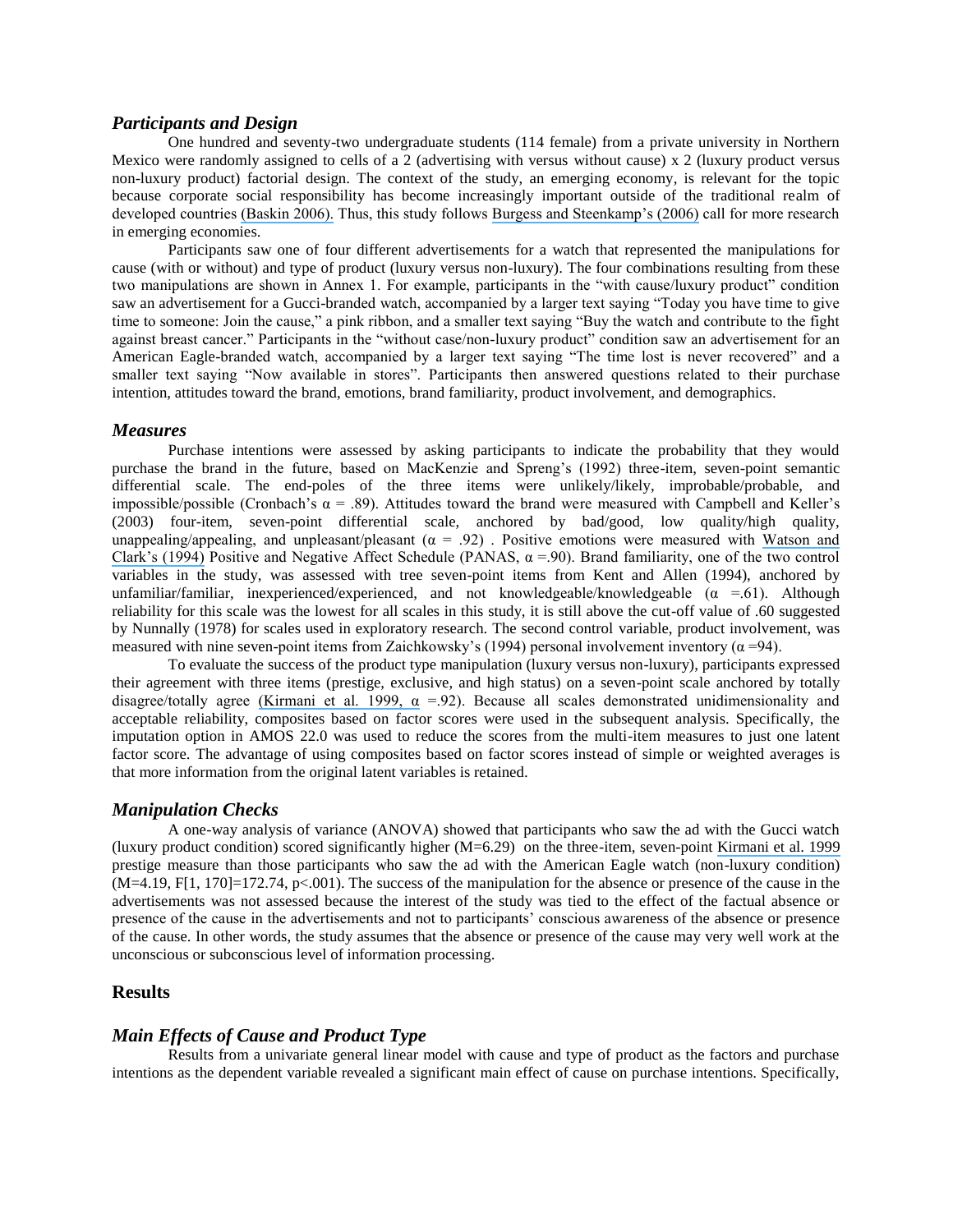participants who saw a version of the ad where the cause (donation to fight breast cancer) was included expressed a significantly higher purchase intention  $(M=3.20)$  for the watch than those participants who saw the same ad without the cause (M=2.79, F = 5.12, p < 0.05). Thus, the results provided support for H1. The product type (luxury versus nonluxury) did not directly influence purchase intentions. Finally, the direct effects of the two control variables (brand familiarity and product involvement) were not statistically significant.

#### *Mediation of Attitudes Toward the Ad and Positive Emotions*

In order to test hypotheses H2a and H2b, both attitudes toward the brand and positive emotions were entered into a parallel multiple mediation model (model 4 in Hayes 2013). Although the graphical representation of model 4 shows only one mediator, it can be extended to include several mediators simultaneously (p. 134). Congruent with the results from the main effect analysis based on the univariate analysis of variance shown previously, a bootstrap analysis with 10,000 samples [\(Preacher and Hayes 2008\)](https://www.researchgate.net/publication/23165514_Asymptotic_and_Resampling_for_Assessing_and_Comparing_Indirect_Effects_in_Simple_Mediation_Models?el=1_x_8&enrichId=rgreq-8d900088-9793-422a-b169-a2050dd05fbe&enrichSource=Y292ZXJQYWdlOzI4MzcxMTg0MjtBUzoyOTQ3NTYxOTUyOTExNDBAMTQ0NzI4Njc2MTU1MQ==) indicated a positive and statistically significant total effect of cause (absence or presence) on purchase intentions (b=.41, t=2.08, p<.05). Contrary to hypothesis 2a, the mediating effect of attitudes toward the brand was not significant (b=−.02, bootstrapping SE=.04, 95% CI=−.12 to .03). However, supporting hypothesis 2b, the mediating effect of positive emotions was positive and statistically significant (b=.21, bootstrapping SE=.10, 95% CI=.04 to .42). Thus, positive emotions, rather than attitudes towards the ad, seemed to be the underlying psychological mechanism that explained the positive effect of cause-related marketing activities on purchase intentions in this study. With the simultaneous inclusion of the two mediators into the model, the direct effect of cause on purchase intentions became non-significant ( $b=0.22$ ,  $t=1.30$ , p=.19). Thus, positive emotions fully mediated the relationship between cause and purchase intentions, which is equivalent to indirect-only mediation in [Zhao et al. \(2010\).](https://www.researchgate.net/publication/228424966_Zhao_X_Lynch_JG_Chen_Q_Reconsidering_Baron_and_Kenny_myths_and_truths_about_mediation_analysis?el=1_x_8&enrichId=rgreq-8d900088-9793-422a-b169-a2050dd05fbe&enrichSource=Y292ZXJQYWdlOzI4MzcxMTg0MjtBUzoyOTQ3NTYxOTUyOTExNDBAMTQ0NzI4Njc2MTU1MQ==)

#### *Testing for Boundary Conditions: Moderation Effects*

Testing for moderation effects was based on Hayes (2013) model 1. In order to facilitate the interpretation of the results, the independent variables were mean-centered. As shown in Figure 1, and supporting H3, the analysis revealed a statistically significant moderating effect of gender on the relationship between cause and purchase intention (b=.90, t=2.16, p<.05). This coefficient is an unstandardized effect, that is, it is contingent on the scale of the dependent variable.



#### **Figure 1: Gender Moderation**

The advantage of Hayes' regression-based approach to moderation is that is does not only provide information regarding the significance of the interactions and the cell means, but also the conditional effects of the independent variable at different levels of the moderator. The conditional effect of cause (absence or presence) on purchase intention was .71 at level .5 of the moderator (that is, for female participants). This effect was statistically significant (t=2.92, p<.01, 95% CI=.23 to 1.19). However, the conditional effect for cause on purchase intention at level −.5 of the moderator (that is, for male participants) was −.19 and not significant (t=−.56, p=.58, 95% CI=−.85 to .48). Thus, the presence of the social cause of fighting breast cancer in the advertising increased women's intention to purchase the product by .71 points on the seven-point purchase intention scale, whereas men apparently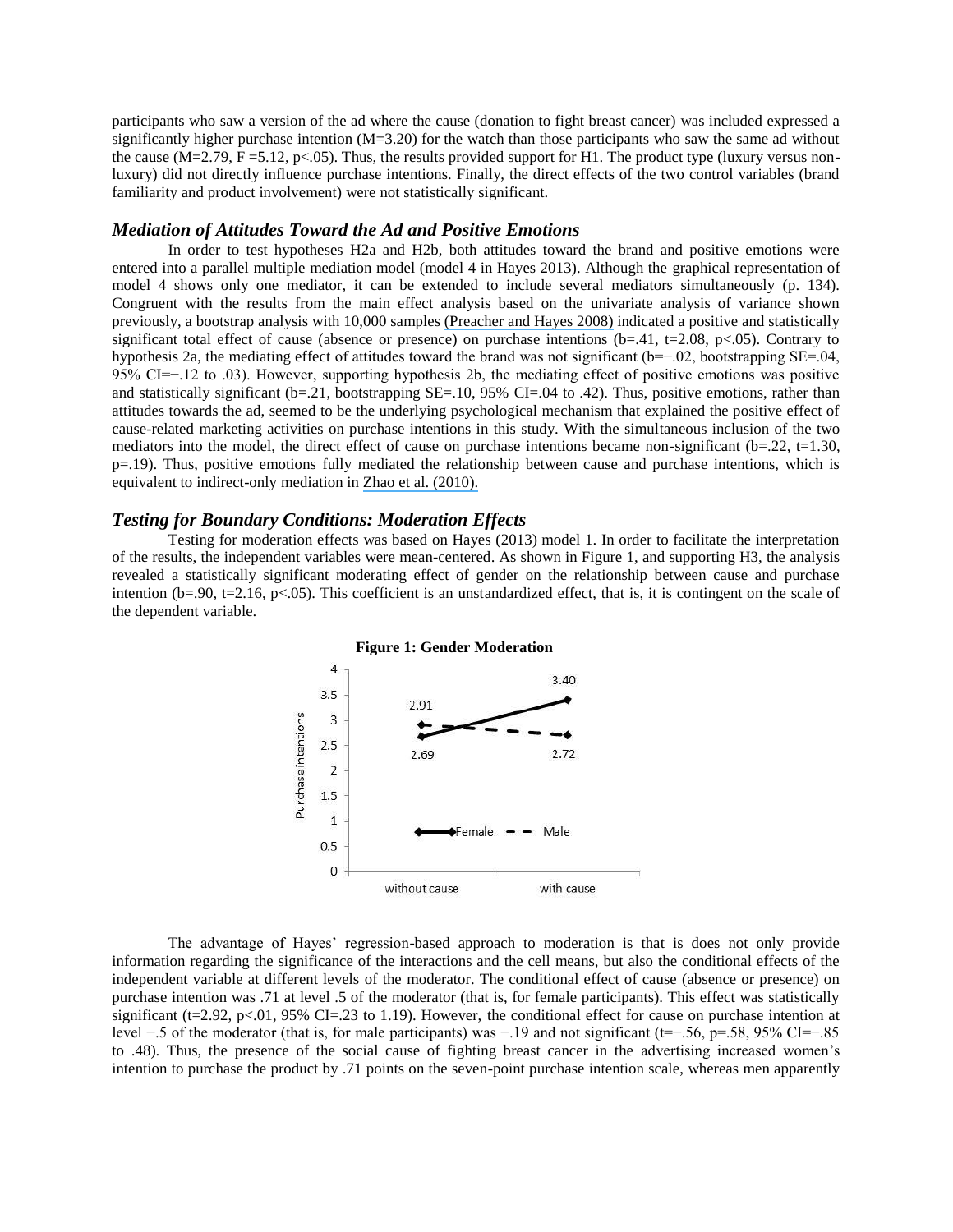did not react to this specific cause. In fact, the negative coefficient, though statistically not significant, suggests that men might actually be repelled by an openly feminine social cause. On the other hand, product type (luxury versus non-luxury) did not moderate the relationship between cause (absence or presence) and purchase intentions (H4). Thus, the effect of the CRM message proved to be robust for both luxury and non-luxury products.

## **Discussion, Implications, and Avenues for Future Research**

This study contributes to the existing knowledge on cause-related marketing in several ways. First, the results of the experiment demonstrate a positive effect of the "fight breast cancer" CRM message, regardless of the type of advertised product (luxury versus non-luxury). Although previous research suggests that the decision making process for luxury products is often quite different from the decision making process for non-luxury products (Geiger-Oneto et al. 2012), previous research has not investigated if these differences affect the effectiveness of CRM messages. The experimental design used in this study provides preliminary evidence regarding this issue and suggests a comparatively robust effect for CRM cues. However, whereas CRM messages seem to work in different contexts and situations, marketing managers are advised to choose the specific cause for their campaign with care. The results of this study demonstrate a significant gender effect for the CSR message on purchase intentions. Whereas the effect of the "fight breast cancer" CSR message on purchase intentions was positive and statistically significant for female participants, no such effect was found for the male participants in this study. Rather, the sign of the regression coefficient, though not statistically significant, suggests in fact the possibility that, depending on the congruity between cause and consumer, specific consumer segments may be repelled by certain causes. Investigating this possible "backfire" effect of cause-related marketing campaigns opens interesting avenues for future research. Second, the results of this study shed light on the psychological process that explains the effectiveness of CRM messages. A meditation analysis based on the procedures described by Hayes (2013) suggests that positive emotions, rather than attitudes toward the brand, can play the dominant role in this process. The role of affect has been widely neglected in previous research on cause-related marketing, and this study presents a first step towards more research able to integrate emotional responses into the current CRM framework.

## **Appendix: Manipulations for Cause and Product Type**

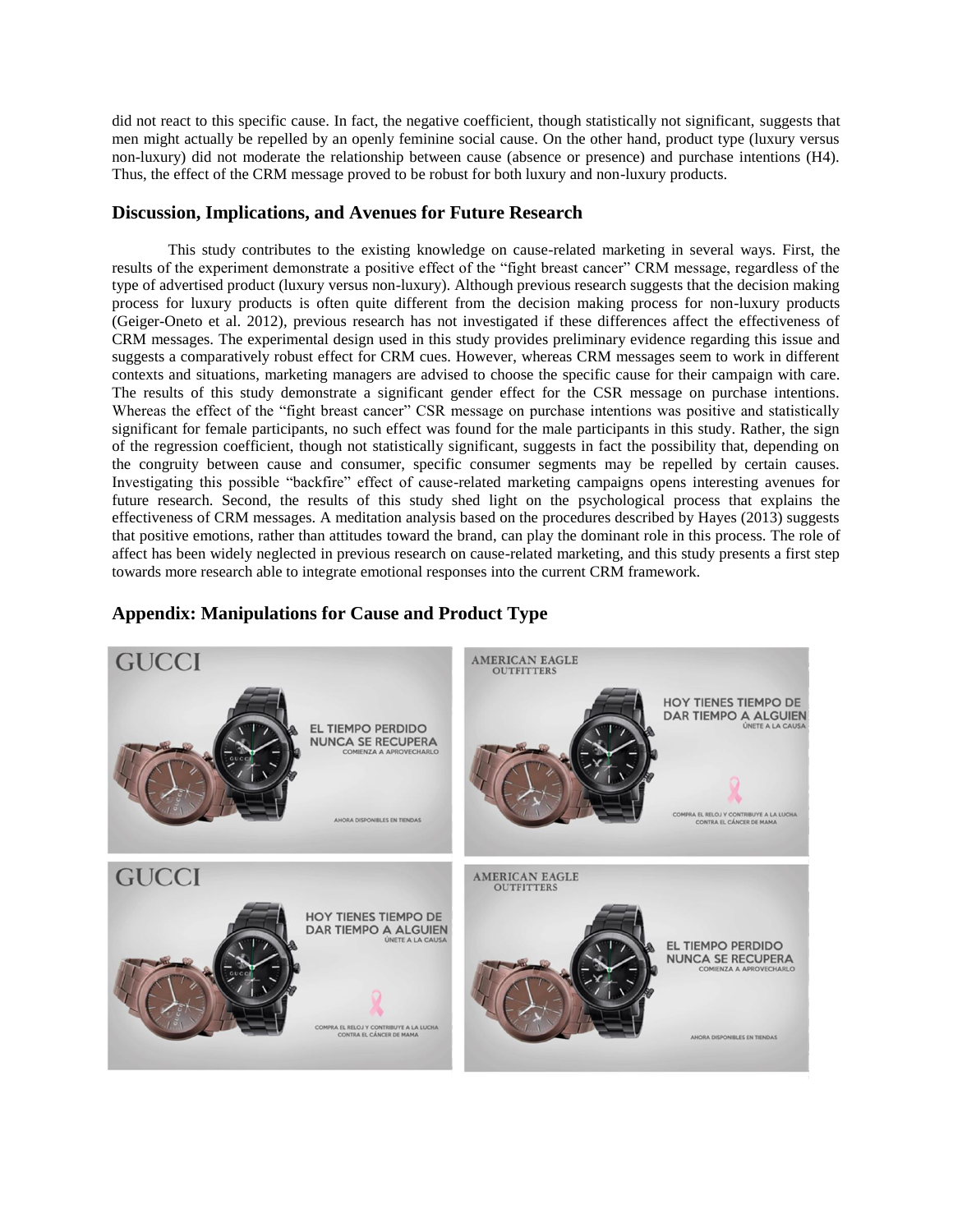## **References**

Ajzen, Icek (1991), "The Theory of Planned Behavior," *Organizational Behavior and Human Decision Processes*, 50 (2), 179–211.

Barone, Michael J., Anthony D. Miyazaki, and Kimberly A. Taylor (2000), "The Influence of Cause-Related Marketing on Consumer Choice: Does One Good Turn Deserve Another?" *Journal of the Academy of Marketing Science*, 28 (2), 248-262.

Barone, Michael J., Andrew T. Norman, and Anthony D. Miyazaki (2007), "Consumer Response to Retailer Use of Cause-Related Marketing: Is More Fit Better?" *Journal of Retailing*, 83 (4), 437–445.

Baskin, Jeremy (2006), "Corporate Responsibility in Emerging Markets," *Journal of Corporate Citizenship*, 24, 29- 47.

Brønn, Peggy. S. and Albana B. Vrioni (2001), "Corporate Social Responsibility and Cause-Related Marketing: An Overview," *International Journal of Advertising*, 20 (2), 207-222.

Burgess, Steven M. and Jan-Benedict E.M. Steenkamp (2006), "Marketing Renaissance: How Research in Emerging Markets Advances Marketing Science and Practice," *International Journal of Research in Marketing*, 23(4), 337- 356.

Campbell, John L. (2007), "Why Would Corporations Behave in Socially Responsible Ways? An Institutional Theory of Corporate Social Responsibility," *Academy of Management Review,* 32 (2), 946-967.

Campbell, Margaret C. and Kevin Lane Keller (2003), "Brand Familiarity and Advertising Repetition Effects," *Journal of Consumer Research*, 30 (2), 292-304.

Cause Marketing Forum (2014), "The Growth of Cause Marketing," http://www.causemarketingforum.com.

Chang, Chun-Tuan (2008), "To Donate or not to Donate? Product Characteristics and Framing Effects of Cause-Related Marketing on Consumer Purchase Behavior," *Psychology & Marketing*, 25 (12), 1089-1110.

Chang, Chun-Tuan (2011), "Guilt Appeals in Cause-Related Marketing: The Subversive Roles of Product Type and Donation Magnitude. *International Journal of Advertising*, 30 (4), 587-616.

Chang, Chun-Tuan and Zhao-Hong Cheng (2015), "Tugging on Heartstrings: Shopping Orientation, Mindset, and Consumer Responses to Cause-Related Marketing," *Journal of Business Ethics*, 127 (2), 337-350.

Cialdini, Robert B., Douglas T. Kenrick, and Donald J. Baumann (1982), "Effects of Moods on Prosocial Behavior in Children and Adults," in *The Development of Prosocial Behavior,* N. Eisenberg, ed. New York, NY: Academic Press, 339-359

Elen, Maarten, Evelien D'Heer, Maggie Geuens, and Iris Vermeir (2013), "The Influence of Mood on Attitude-Behavior Consistency," *Journal of Business Research*, 66 (7), 917-923.

Ellen, Pam S., Lois A. Mohr, and Deborah J. Webb (2000), "Charitable Programs and the Retailer: Do They Mix?" *Journal of Retailing*, 76 (3), 393-406.

Geiger-Oneto, Stephanie., Betsy D. Gelb, Doug Walker, and James D. Hess (2012), "'Buying Status' by Choosing or Rejecting Luxury Brands and Their Counterfeits," *Journal of the Academy of Marketing Science*, 41 (3), 357-372.

Gupta, Shruti and Julie Pirsch (2006), "The Company-Cause-Customer Fit Decision in Cause-Related Marketing," *Journal of Consumer Marketing*, 23 (6), 314-326.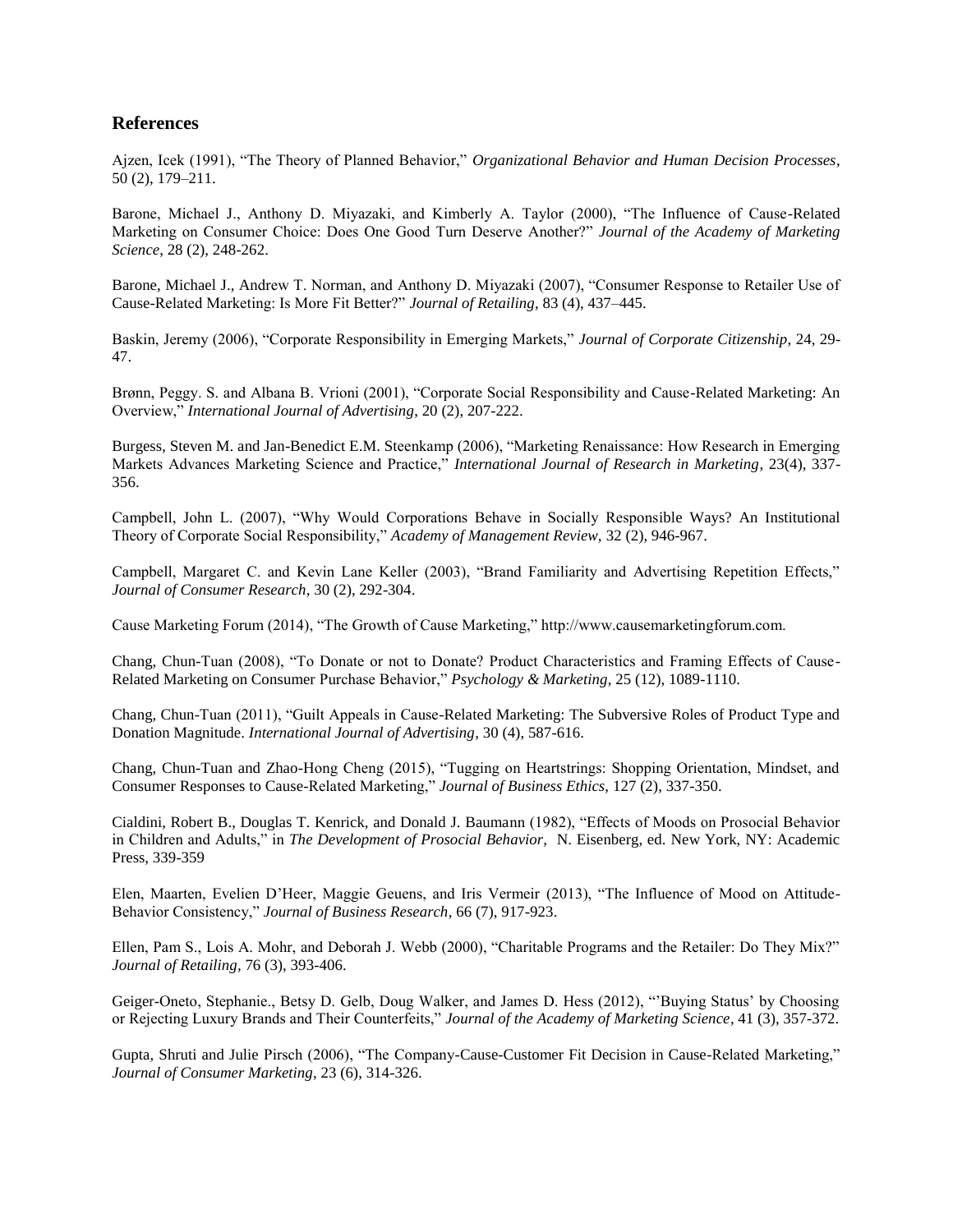Hamlin, R. P. and T. Wilson (2004), "The Impact of Cause Branding on Consumer Reactions to Products: Does Product/Cause 'Fit' Really Matter?" *Journal of Marketing Management*, 20 (7-8), 663-681.

Hayes, Andrew F. (2013), *Introduction to Mediation, Moderation, and Conditional Process Analysis: a Regression-Based Approach*. New York, NY: The Guilford Press.

Hildebrand, Diogo, Sankar Sen, and C.B. Bhattacharya (2011), "Corporate Social Responsibility: A Corporate Marketing Perspective," *European Journal of Marketing*, 45 (9/10), 1353-1364.

Kamins, Michael A. and Kamal Gupta (1994), "Congruence Between Spokesperson and Product Type: A Matchup Hypothesis Perspective," *Psychology & Marketing*, 11 (6), 569–586.

Kent, Robert J. and Chris T. Allen (1994), "Competitive Interference Effects in Consumer Memory for Advertising: The Role of Brand Familiarity," *Journal of Marketing*, 58 (3), 97-105.

Kirmani, Amna, Sanjay Sood, and Sheri Bridges (1999), "The Ownership Effect in Consumer Responses to Brand Line Stretches," *Journal of Marketing*, 63 (1), 88-101.

Kuo, Andrew and Dan Hamilton Rice (2015), "The Impact of Perceptual Congruence on the Effectiveness of Cause-Related Marketing Campaigns," *Journal of Consumer Psychology*, 25 (1), 78-88.

Lafferty, Barbara. A. and Diane R. Edmondson (2009), "Portraying the Cause Instead of the Brand in Cause-Related Marketing Ads: Does it Really Matter?" *Journal of Marketing Theory and Practice*, 17 (2), 129-143.

Lafferty, Barbara. A. and Diane R. Edmondson (2014), "A Note on the Role of Cause Type in Cause-Related Marketing," *Journal of Business Research*, 67 (7), 1455-1560.

Lafferty, Barbara A., Ronald E. Goldsmith, and G. Tomas M. Hult (2004), "The Impact of the Alliance on the Partners: A Look at Cause-Brand Alliances," *Psychology & Marketing*, 21 (7), 509-531.

Lascu, Dana-Nicoleta (1991), "Consumer Guilt: Examining the Potential of a New Marketing Construct," *Advances in Consumer Research,* 18, 290-293.

Lindenberg, Siegwart (1996), "Continuities in the Theory of Social Production Functions," in *Verklarende sociologie: Opstellen voor Reinhart Wippler*, H. Ganzeboom and S. Lindenberg, eds. Amsterdam: Thesis Publications, 169-184.

Luchs, Michael G., Rebecca Walker Naylor, Julie R. Irwin, and Rajagopal Raghunathan (2013), "The Sustainability Liability: Potential Negative Effects of Ethicality on Product Preference," *Journal of Marketing*, 74 (5), 18-31.

Luo, Xueming and C.B. Bhattacharya (2006), "Corporate Social Responsibility, Customer Satisfaction, and Market Value," *Journal of Marketing*, 70 (4), 1-18.

MacKenzie, Scott B. and Richard A. (1992), "How Does Motivation Moderate the Impact of Central and Peripheral Processing on Brand Attitudes and Intentions?" *Journal of Consumer Research*, 18 (4), 519-529.

Maignan, Isabelle and O.C. Ferrell (2004). Corporate Social Responsibility and Marketing: An Integrative Framework," *Journal of the Academy of Marketing Science*, 32 (1), 3-19.

Nan, Xiaoli and Kwangjun Heo (2007), "Consumer Responses to Corporate Social Responsibility (CSR) Initiatives," *Journal of Advertising*, 36 (2), 63-74.

Nunnally, Jum C. (1978). *Psychometric Theory (2nd ed.).* New York, NY: McGraw Hill.